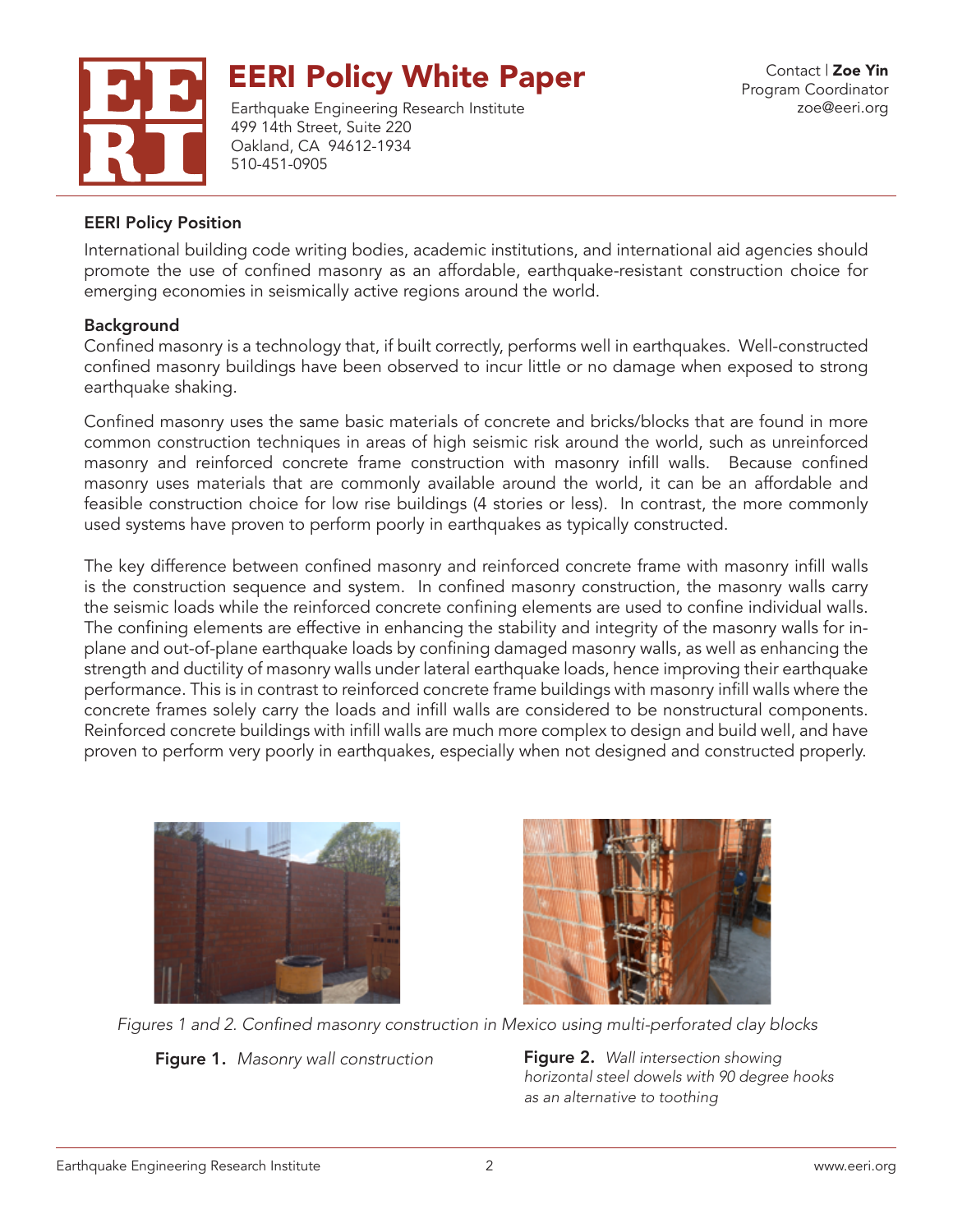



Earthquake Engineering Research Institute 499 14th Street, Suite 220 Oakland, CA 94612-1934 510-451-0905

Confined masonry construction is primarily practiced in countries and regions of high seismic risk. In most of these countries, it has evolved through an informal process based on its satisfactory performance in damaging earthquakes. The first reported use of confined masonry construction was in the reconstruction of buildings destroyed by the 1908 Messina, Italy earthquake (M7.2), which killed over 70,000 people. Later, confined masonry construction was introduced in Mexico City, Mexico in the 1940's to control the wall cracking caused by large differential settlements. Several years later, this system became popular in other areas of high seismic hazard in Mexico due to its excellent performance during earthquakes. This construction technology is now found throughout Southern Europe (Italy, Greece, Slovenia, Serbia, Romania), Latin America (Mexico, Guatemala, Chile, Peru, Argentina, and other countries), the Middle East (Iran), North Africa (Algeria), South Asia (Indonesia), and East Asia (China). Recently, it has also been introduced in India in a first systematic engineered application in the construction of housing on a new university campus in Gandhinagar.

The key components of a confined masonry building are:

- 1. Reinforced concrete floor and roof slabs transfer gravity and lateral loads to the walls.
- 2. Confined masonry walls transfer lateral and gravity loads from floor and roof slabs down to the foundations. The masonry walls are enclosed on all sides by horizontal and vertical reinforced concrete confining elements, known as tie-beams and tie-columns; these reinforced concrete elements provide confinement to the masonry walls and protect them from collapse in major earthquakes.
- 3. A reinforced concrete plinth band transfers the loads from the walls to the foundation system and hence reduces differential settlement; and
- 4. The foundation transfers the loads to the underlying soil.

Masonry walls in a confined masonry building act integrally with the reinforced concrete confining elements. This integral action is possible due to the unique construction sequence characteristic of confined masonry building technology.

While confined masonry as a building technology is addressed in some countries' building codes (Mexico, Chile, Peru, Argentina, China), as well as by the Eurocodes which are used in the European Union countries, it is more widely treated as an informal technology. This makes it difficult for engineers and architects in countries where its use could be beneficial to use the technology. It is also difficult for international organizations to recommend its use if it is not addressed in codes.

In 2008, the Earthquake Engineering Research Institute (EERI) established the Confined Masonry Network to promote confined masonry construction in seismically prone areas of the world. Confined Masonry Network members have developed guidelines for the design and construction of confined masonry buildings. EERI is committed to continuing this initiative and working with partners to disseminate resources and assist in capacity-building initiatives associated with the application of confined masonry construction.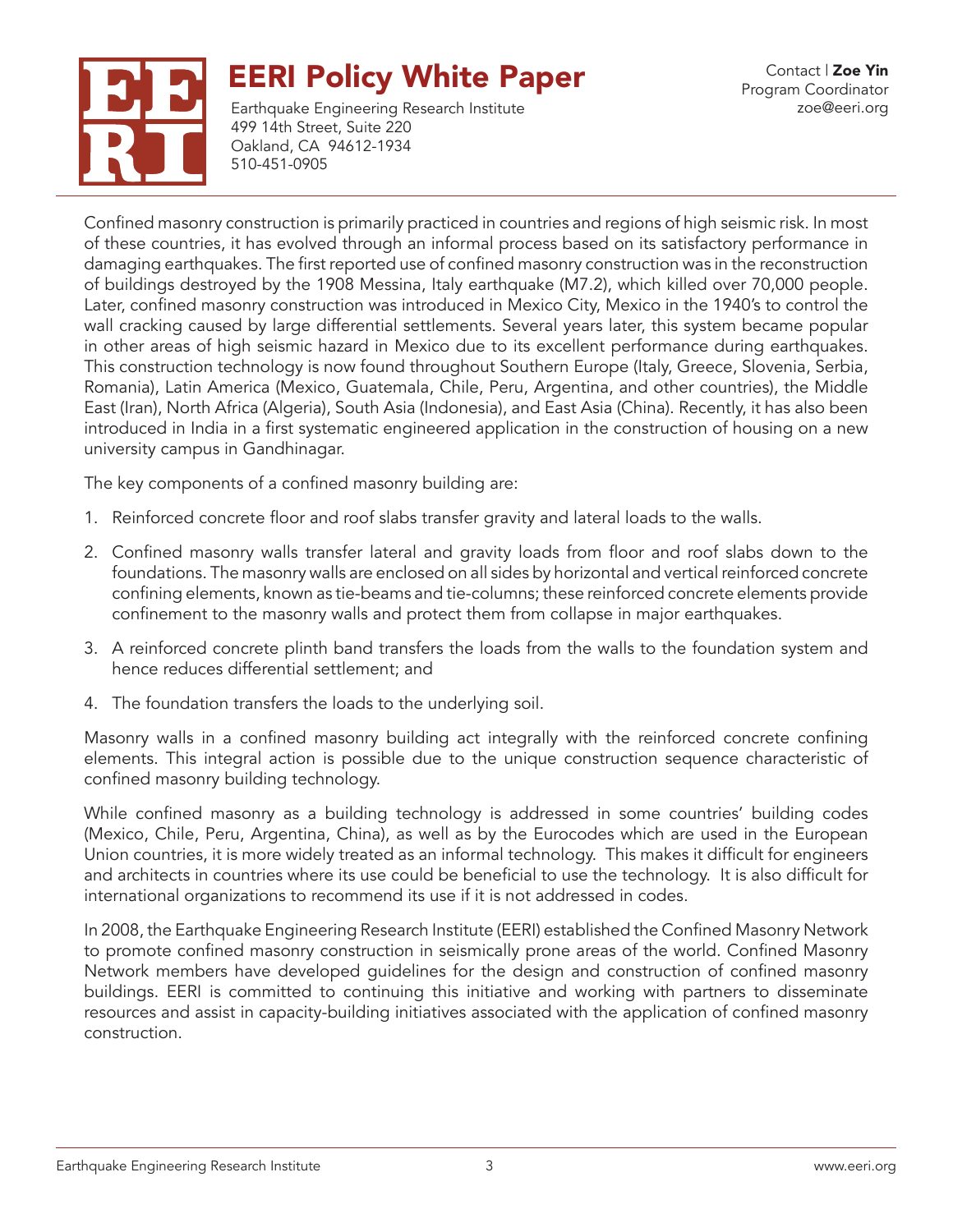



Earthquake Engineering Research Institute 499 14th Street, Suite 220 Oakland, CA 94612-1934 510-451-0905

Increasing the use of confined masonry is more than a technical problem. In some regions where the technology is needed most, builders may not be literate and require picture-based resources as well as word-of-mouth knowledge transfer. To address this problem, some members of EERI's Confined Masonry Network have worked on materials, through their own organizations, that are primarily pictorial (http://confinedmasonry.org/wp-content/uploads/2015/09/Guide\_CCR\_EN-A5-XS.pdf) which they have shared with the Network. Such materials have been adapted and used in Haiti, for example, by the Swiss Agency for Development and Cooperation. An even more pictorial guide is under development by the same agency for use in Ecuador. The Swiss Agency for Development and Cooperation also does substantial work in training trainers, who can effectively teach masons and builders in their own communities. There are plans to share these training materials through the Confined Masonry Network.

 There is also the perception among some builders and communities in high risk countries that a reinforced concrete frame building is more "modern" and therefore more desirable. Building owners and construction professionals are generally familiar with reinforced concrete frame construction due to its prevalence, but are unaware of its seismic safety concerns and the superior performance of confined masonry. This problem requires education on many different levels, including targeting practicing architects and engineers as well as changes in the engineering curriculum. In many countries the civil engineering curriculum in colleges and universities does not include the structural design of masonry buildings. Training of construction labor is also needed in countries where confined masonry is a new technology. To address this challenge with the masons who were building the first engineered confined masonry buildings on the campus at the Indian Institute of Technology Gandhinagar, training camps for the masons were organized at the construction site.

### Needed Action

Multiple groups should promote the use of confined masonry in the following ways:

- Code bodies in various emerging economies should develop code provisions that specifically address confined masonry, based on both the experiences and codes from countries where confined masonry is constructed.
- More training programs and materials are needed for different stakeholders in the construction industry including architects, engineers, builders and construction labor. This also needs to be included in the curriculum in architectural and engineering colleges and universities.
- Aid agencies and international NGOs involved in post-disaster reconstruction work should include training sessions for local masons in the design and construction of confined masonry as integral components to their programs in seismically active areas. Further, by modeling confined masonry construction standards in their own facilities, international agencies would better insure the safety of their employees and guests during earthquakes and improve their ability to use their own facilities, whether owned or rented thereafter.
- EERI's Learning from Earthquakes Program should establish a systematic data collection protocol on the performance of confined masonry after damaging earthquakes. Information was gathered after the 2010 Chile earthquake (http://www.confinedmasonry.org/on-performance-in-2010 chile-earthquake/) but opportunities have been missed to collect data from several more recent earthquakes, in particular in Mexico.